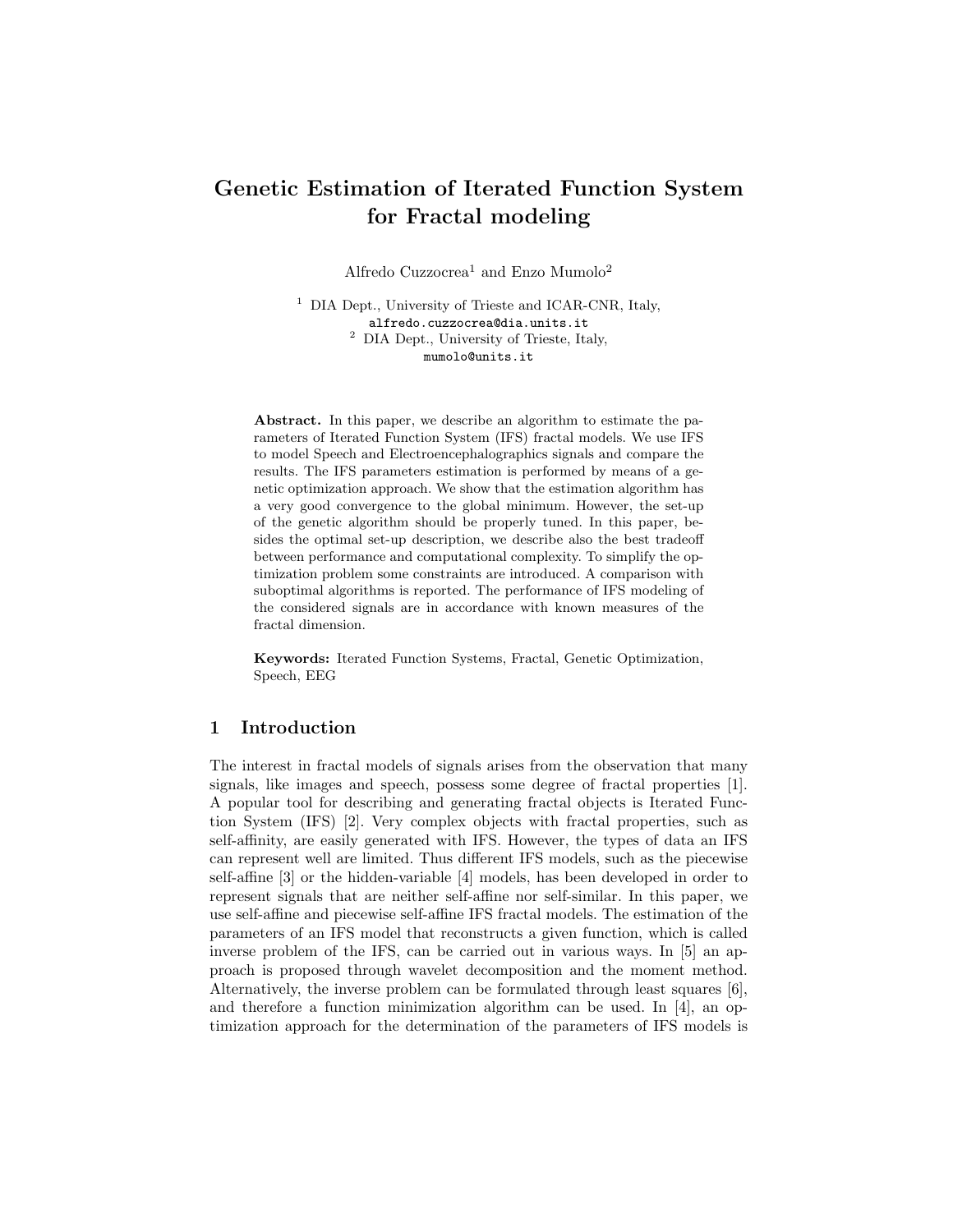used. However, the optimization problem turns out to be quite complex, because the function to be minimized is nonlinear with many local minima and because many parameters are involved. In [7] a heuristic approach based on simulated annealing is used, but some drawbacks are pointed out, such as the very slow convergence to the global optimum and the critical tuning of the optimization algorithm. If constraints are imposed on the variables, however, efficient suboptimal solutions can be obtained and the definition of the best trade-off between complexity and performance becomes the major concern. In [8] a computationally efficient suboptimal inverse algorithm is described, but the search space is greatly limited. The main question would then be whether the imposition of different constraints could lead to better results. The answer to this question is not trivial because it requires extensive experimentation. The main goal of this paper is therefore to evaluate the trade-offs between performance and computational requirements related to different constraints in order to find the best one. The estimation is carried out with Genetic Algorithms (GAs) based optimization, which offers greater robustness with respect to other heuristic optimization algorithms, better convergence to the global minimum, and ease of programming, code maintenance, and updating. Moreover, GA's lead quite naturally to parallel implementations [9].

This paper is organized as follows: section 2 reviews some concepts of fractal geometry and describes the self-affine and piecewise self-affine fractal models, useful to this work. Section 3 gives a brief description of GAs. Sections 4 and 5 describe, respectively, the tuning of the optimization algorithm based on GAs and the experimental results.

## 2 Fractal Geometry, IFS, Linear and Piecewise Fractal Interpolation

Fractal geometry extends Euclidean geometry and describes objects characterized by a non-integer dimension. If we define  $H(R^n)$  as the set of compact subsets of  $R^n$ , we can say that a fractal object is an element of  $H(R^n)$ . The usual distance between two compact subsets is the Hausdorff distance [10], which introduces a metric in  $H(R^n)$ . Let us consider the bidimensional case, that is,  $n = 2$ . A succession in the metric space  $H(R^2)$  is obtained by an iterative application of affine transformations. An affine transformation is a deformation of elements of  $H(R<sup>2</sup>)$  realized by means of suitable maps, which can be represented in matrix form as shown in Equation 1.

$$
Y = \begin{bmatrix} a & b \\ c & d \end{bmatrix} X + \begin{bmatrix} e \\ f \end{bmatrix}
$$
 (1)

An important class of affine transformations is the class of contractive affine transformations [11]. An IFS is given by a complete metric space, in our case  $R^2$ , a distance measure (the Hausdorff distance), and a number N of affine contractive transformations on the metric space  $w_n: R^2 \to R^2$ , each with a contraction factor  $s_n$ . The contraction factor of the IFS is given by  $s = \max\{s_n, n =$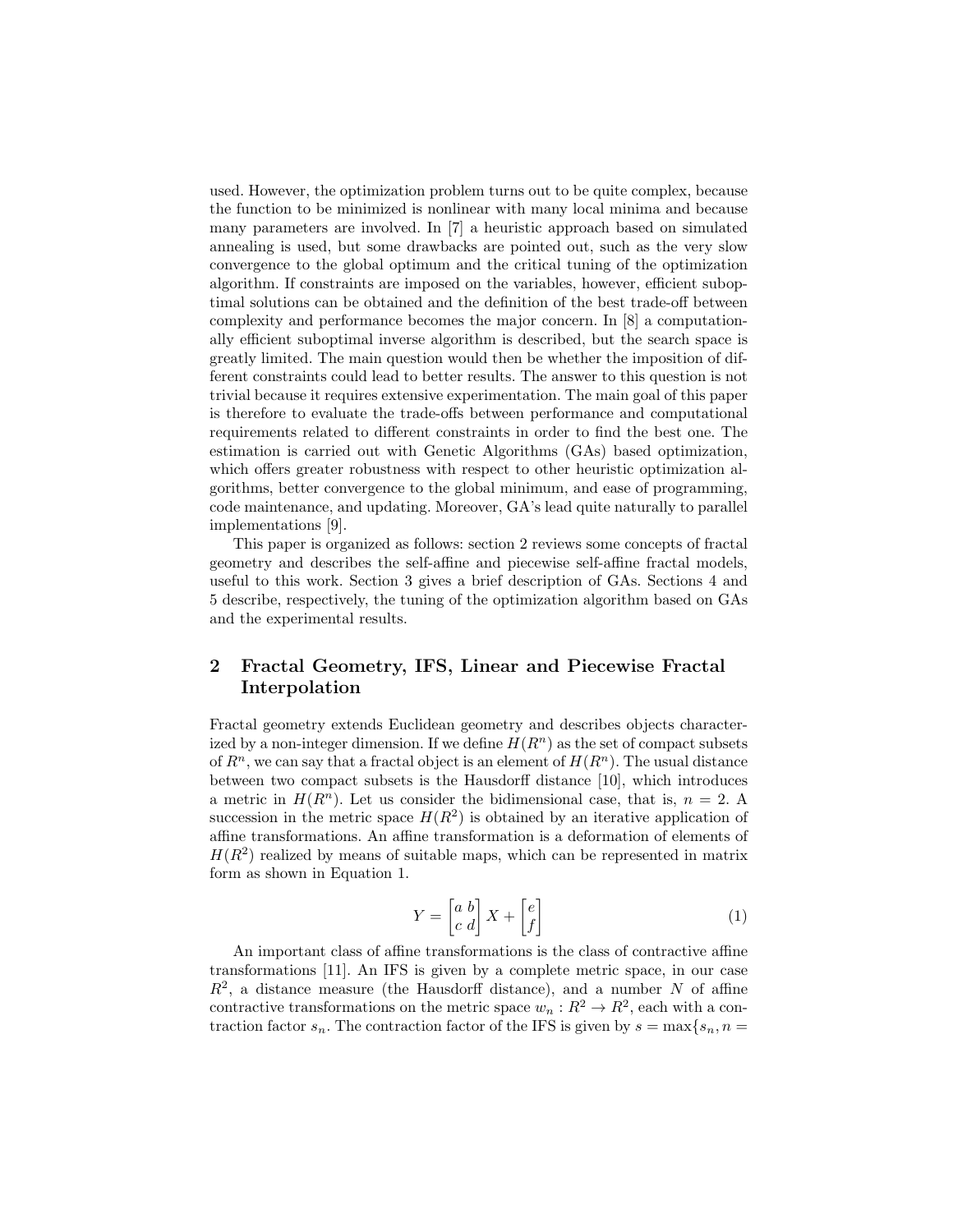$1, 2, \ldots, N$ . Let us define a function  $W : H(R^2) \to H(R^2)$  as reported in Equation 2.

$$
W(B) = \bigcup_{n=1}^{N} w_n(B)
$$
\n(2)

Then W is itself a contractive transformation on the complete metric space  $H(R^2)$ . That is, calling  $h(\ldots,\ldots)$  the Hausdorf distance,  $\exists s, 0 < s < 1$ , such that Equation 3 holds.

$$
h(W(B)) \le s \cdot h(B, C) \tag{3}
$$

for each  $B, C \in H(R^2)$ . Therefore the succession  $A_n = W(A_{n-1})$  converges to a point of  $H(R^2)$ , called attractor of the IFS or fractal. The fractal  $A = W(A)$ can be represented as shown in Equation 4.

$$
A = \bigcup_{n=1}^{N} w_n(A) \tag{4}
$$

Two algorithms can be used for the generation of a fractal by means of IFS: the deterministic and the random iteration algorithm [3]. The deterministic algorithm is a direct application of the definition of attractor mentioned above. Assume that an initial set  $A_0$  is given. Then the succession  $A_n$ , computed as reported in Equation 5, converges to the attractor of the IFS.

$$
A_n = \bigcup_{j=1}^{N} w_j(A_{n-1}) \quad n = 1, 2, \dots \tag{5}
$$

The random iteration algorithm is the following: let us take a given IFS, together with a set of probabilities  $p_i$ , one for each transformation. Starting from an initial point  $x_0$ , we then select one transformation  $w_i$  with probability  $p_i$ . A succession of points is then generated as reported in Equation 6.

$$
x_n = w_i(x_{n-1})\tag{6}
$$

The succession of points  $x_n$  converges to the attractor of the IFS.

For the work described in this paper, a very important result is the so-called Collage Theorem [12, 13], described in (7).

given 
$$
L \in H(R^2)
$$
,  $\epsilon \ge 0$  and an IFS such that  $h(L, W(L)) \le \epsilon \to h(L, A) \le \frac{\epsilon}{1s}$  (7)

where A is the attractor of the IFS and s the contraction factor of the IFS. The importance of this theorem is that it provides a way to test an IFS without the need to compute the attractor. Because we want to represent a function, the affine transformations suitable for us are the so-called shear transformations, reported in Equation 8.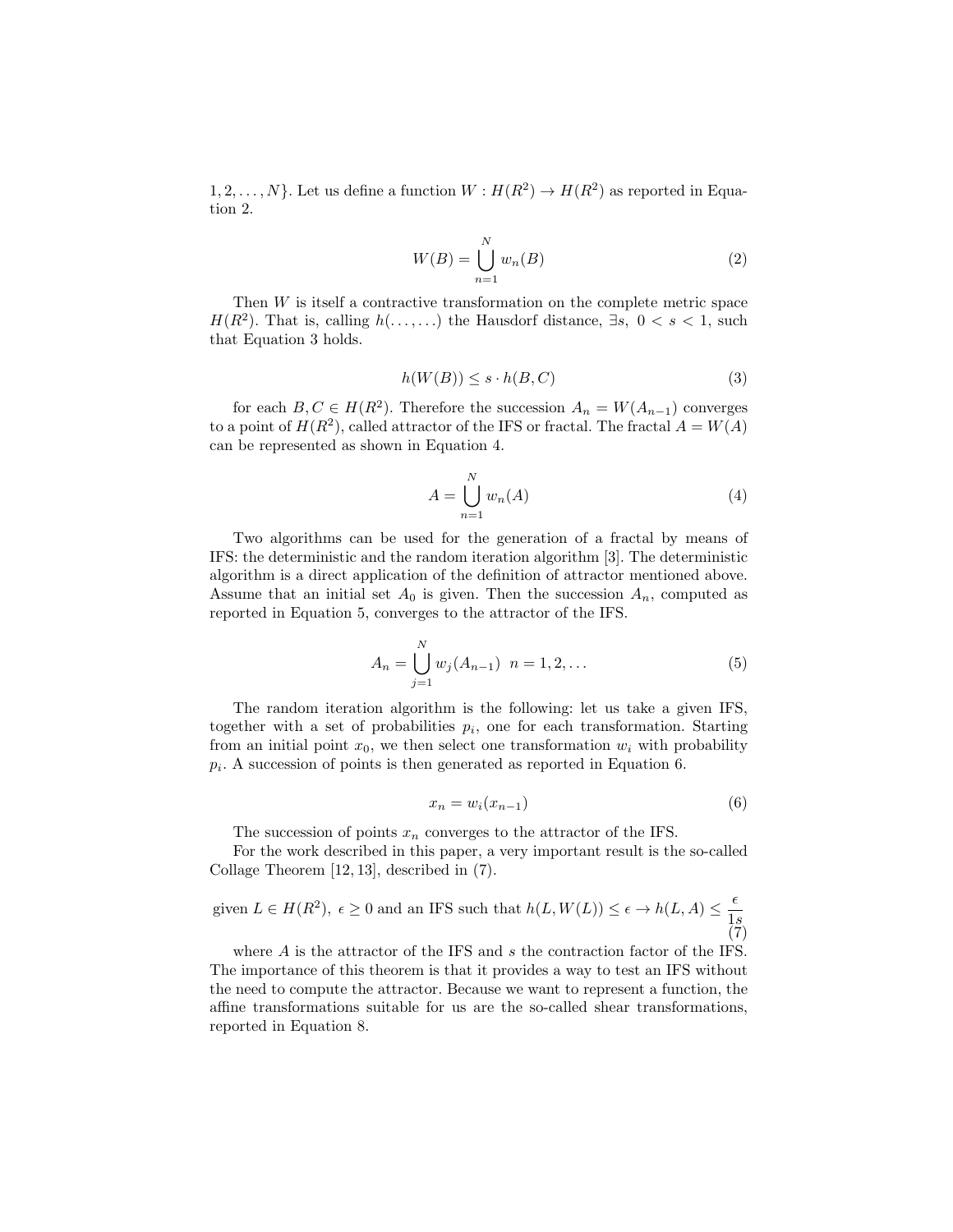$$
w_i\begin{bmatrix} x \\ y \end{bmatrix} = \begin{bmatrix} a_i & 0 \\ c_i & d_i \end{bmatrix} \cdot \begin{bmatrix} x \\ y \end{bmatrix} + \begin{bmatrix} e_i \\ f_i \end{bmatrix}
$$
 (8)

A shear transformation maps vertical lines into vertical lines, and therefore it represents a single-valued function.

The fractal interpolation approach [3] is applicable to self-affine curves. Let us assume that a number of data points  $(u_n, v_n)$ ,  $n = 0...N$  and  $u_n < u_{n+1}$ are given. A set of interpolation points  $(x_i, y_i)$ ,  $i = 0 \dots M$  and  $M \lt N$  are also given. The interpolation points are a sub-set of the data points with  $(x_0, y_0) =$  $(u_0, v_0), (x_M, y_M) = (u_N, v_N)$ . Using fractal interpolation, an IFS can be built according to the constraints reported in Equation 9.

$$
w_i\begin{bmatrix} x_0 \\ y_0 \end{bmatrix} = \begin{bmatrix} x_{i-1} \\ y_{i-1} \end{bmatrix}; \quad w_i\begin{bmatrix} x_N \\ y_N \end{bmatrix} = \begin{bmatrix} x_i \\ y_i \end{bmatrix}; \quad i = 1, \dots M
$$
 (9)

For each interpolation point the system of four equations into five unknowns described in Equation 10 can therefore be written.

$$
a_i \cdot x_0 + e_i = x_{i-1} \qquad a_i \cdot x_m + e_i = x_i
$$
  
\n
$$
c_i \cdot x_0 + d_i \cdot y_0 + f_i = y_{i-1} | c_i \cdot x_0 + d_i \cdot y_0 + f_i = y_{i-1}
$$
\n(10)

Equation 10 can be solved fixing one of the coefficients, usually the so-called contraction factors  $d_i$ . The are two ways of fixing these coefficients. The first one [14] consists in imposing a given fractal dimension to the final curve. In the second one [8], the contraction factor is computed through a least-squares minimization of the error given by the difference between the original data and the collage.

Once all the five parameters are determined, an IFS describing the data points is derived. We can state that this IFS is a fractal model of the signal  $(u_n, v_n)$ ,  $n =$  $0 \ldots N$ . As stated in the introduction, for many signal a piecewise self-affine fractal model [8] is more appropriate. The piecewise self-affine model, which is merely an extension of the linear self-affine model, contains many degrees of freedom and is therefore extremely flexible. In the following, a brief description of the fractal piecewise model is given.

At each interpolation point  $(x_i, y_i), i = 0...M$  an affine map  $w_i$  and two points, called addresses in [8], described as  $(\tilde{x}_i^1, \tilde{y}_i^1)$  and  $(\tilde{x}_i^2, \tilde{y}_i^2)$  are associated. The affine maps  $w_i$  map the function between the addresses and the interpolation points. Therefore we can write the condition reported in Equation 11.

$$
w_i\begin{bmatrix} \tilde{x}_i^1 \\ \tilde{y}_i^1 \end{bmatrix} = \begin{bmatrix} x_{i-1} \\ y_{i-1} \end{bmatrix} \quad w_i\begin{bmatrix} \tilde{x}_i^2 \\ \tilde{y}_i^2 \end{bmatrix} = \begin{bmatrix} x_i \\ y_i \end{bmatrix} \quad i = 1, \dots M \tag{11}
$$

Also in this case according to (7) a set of four equation into five unknown (the IFS's parameters) can be written [8], if the interpolation points and the addresses are known.

The generation of a fractal function by means of the piecewise model must be done only through the deterministic algorithm, because the random iteration algorithm does not guarantee that the points within a given interpolation section are necessarily contained within any address interval.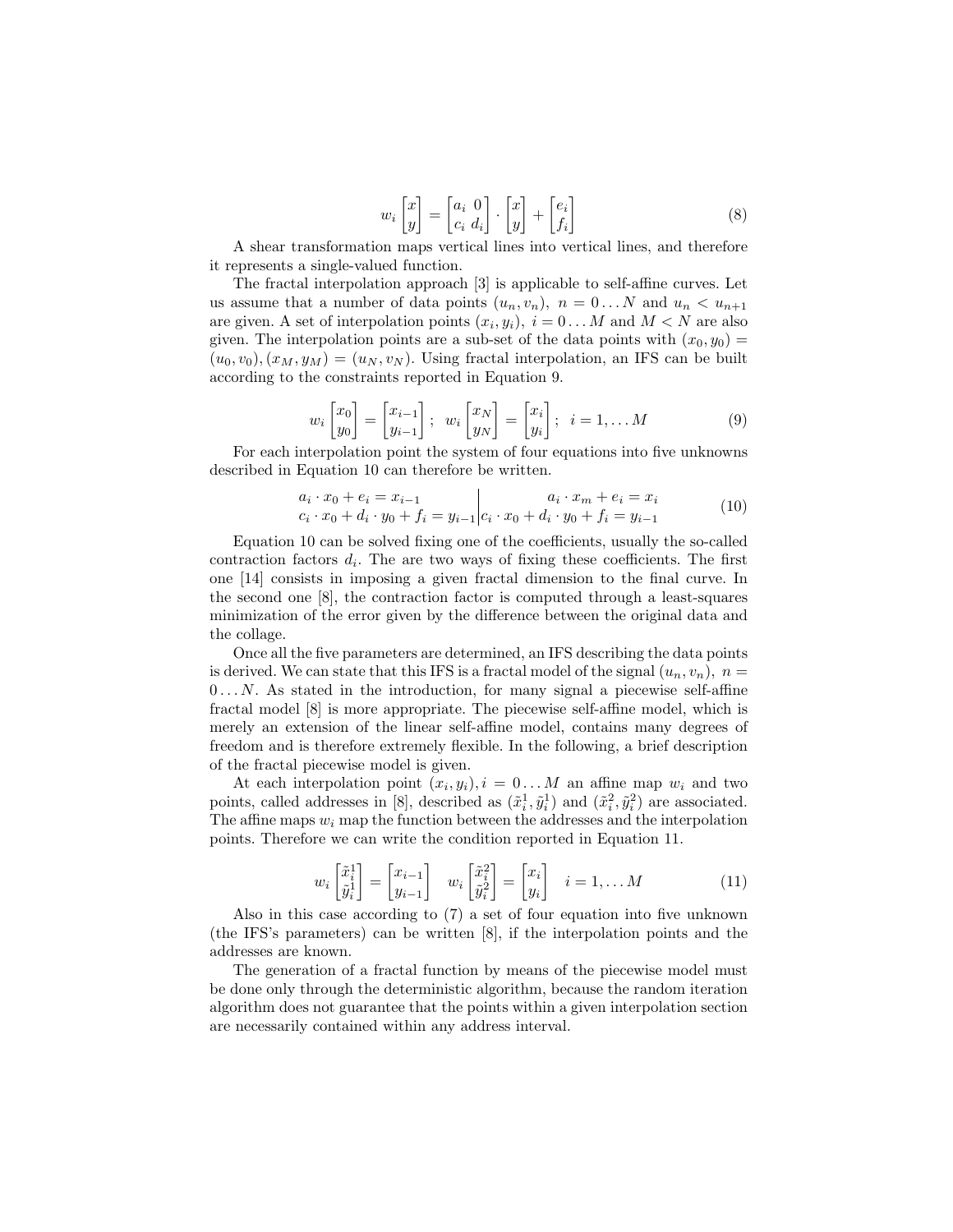#### 3 Genetic Algorithms

Genetic algorithms (GAs) are well-known population-based heuristic algorithms for the optimization of complex problems. In contrast with other optimization methods, GAs adopt a parallel approach in the search of the global optimum because during the search a "population" of candidates to the optimum is maintained. Each candidate solution is characterized by its fitness, which is a measure of the goodness of the solution. Some operators, which exploit an analogy with the processes of natural selection and sexual reproduction, are applied to the candidates during the process. Each element of the population is given a "genetic code," usually a string built with characters taken from a given alphabet  $V = a_0, a_1, \ldots, a_{n-1}$  called "chromosomes" (this is a first analogy with nature). During the elaboration the population is updated, old individuals being replaced with new ones. At each process iteration, called a "generation," the new solutions, forming the new population, are created applying suitable procedures (operators) to the chromosomes. These procedures are selection (the analogue of natural selection), cross-over (sexual reproduction) and mutation. A basic concept of GAs is the "scheme," which describes the configurations evaluated during each iteration of the algorithm. Note that during the evaluation of a configuration's fitness, GAs also gain some information about all the hyperplanes to which that configuration belongs [15]. The techniques used in the choice of the parents of a new solution is of fundamental importance. The parents are choosen between the best scoring elements of the population, that is, the ones with the extreme values of the objective function. In the simplest procedure, the roulette wheel selection [15], parents are choosen according to a probability distribution based on the fitness of the population's elements. This technique, although very simple and immediate, is strongly inconvenient: it tends to lead to premature convergence owing to the lack of restorative pressure, which in terms of GAs means that the population loses its genotypic diversity. In order to maintain good genotypic diversity we have adopted a simple strategy, which we call in this paper modified roulette wheel selection (MRWS) and is described as follows. The elements of the population are chosen as in RWS, but the parents are selected only if the genotypic difference is greater than a given threshold. The genotypic difference between coded strings is computed with the Euclidean distance. We have found that another procedure, the so-called local selection [16], gives better results. In this procedure the elements are arranged on a bidimensional grid and two parents are choosen through a random walk over the grid, starting from the element to be replaced and selecting the elements with the best fitness. This kind of selection, while giving the chance of mixing the genetic patrimony, mantains a good genetic diversity, thus preserving the process from premature convergence. In the context of GAs, the cross-over operator realizes the genetic recombination, which is fundamental because it allows for an efficient sampling in the space of the solutions. If the cross-over is too low, its effect is negligible and a premature convergence is eventually introduced. If it is too high, it introduces a schemes disruption that eventually rejects the high fitness schemes. The chromosome is generated concatenating the coded strings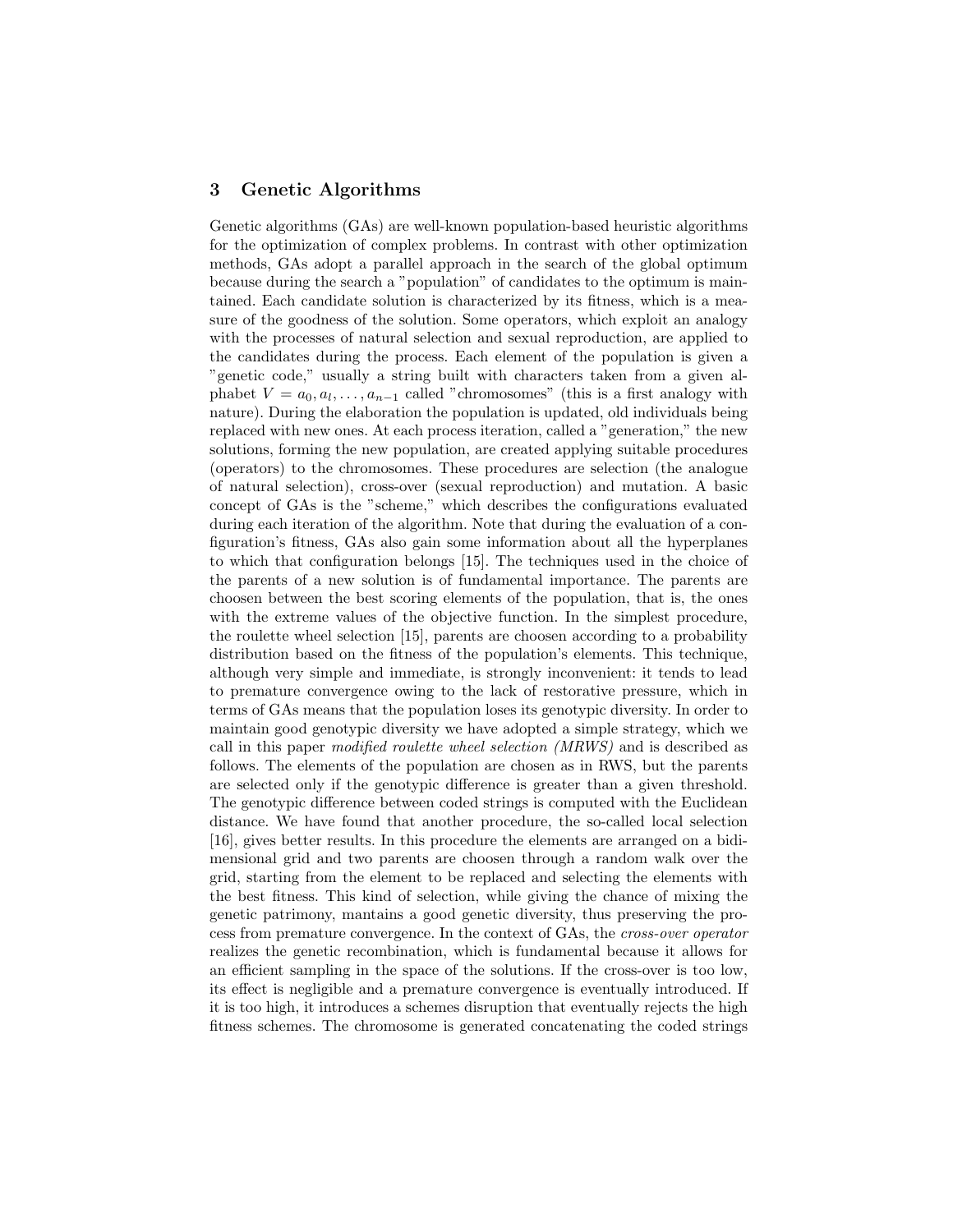of the parameters. In the classical 1-point cross-over operator, the cross-over can take place anywhere inside the genetic string, whereas in our 1-point modified cross-over operator it can happen only at the boundary between groups of genes that represent an IFS transformation. This is like working with a high cardinality alphabet, since the disruptive effects are reduced and the convergence is speeded up. The continuous cross-over is an attempt to balance the two main phenomena of genetic computation, that is, exploration of the solution space and exploitation of solutions that have already been found. Another important GA operator is mutation, which is a change in an hereditary character. In this work, three approaches were considered: the soft, hard, and dynamic ones. Soft mutation is performed by incrementing (or decrementing) the integer value of one parameter, chosen with a given probability. Hard mutation was performed by changing the value of a parameter with a random one. Finally, dynamic mutation [17] is performed by modifying the value of a given parameter by a value that decreases, according to a given perturbation function, as the generations go on. The result of this approach is to make the exploration in the solutions space more and more local as the algorithm proceeds. The last issue concerning GAs is the way to handle constraints. In the case that a given solution does not satisfy a constraint, we added a penalty to the solution itself. Our coding performs a very complex mapping between genotypes and phenotypes, because some parameters are optimized in a genetic way and others are computed in closed form. Therefore, the constraints cannot be applied directly to the values of the genes.

#### 4 Optimal Determination of the IFS Parameters

The parameters involved in linear self-affine models are interpolation points and contraction factors, whereas the piecewise self-affine models are controlled by interpolation points, contraction factors, and the addresses associated with each section of the discrete sequence. In order to reduce the number of variables, the contraction factors are computed in a closed form [8]. All the other parameters are estimated through the minimization of the fitness function reported in Equation (12).

$$
E = \sum_{n=1}^{N} [s(n) - c(n)]^2
$$
 (12)

where  $s(n)$  is the input signal and  $c(n)$  the collage  $W(L)$ , defined in Equation 12. Clearly,  $L$  is the input frame and  $N$  its dimension. It is worth noticing that, in virtue of the Collage theorem, described in (7), the Collage instead of the attractor is used. As the parameters are not correlated to each other, a complete genetic optimization of all the parameters should be performed. However, this is the most critical situation for the GAs. In order to reduce the number of parameters to be optimized, constraints should be imposed on the parameters. The estimated solution is sub-optimal because the constraints limit the search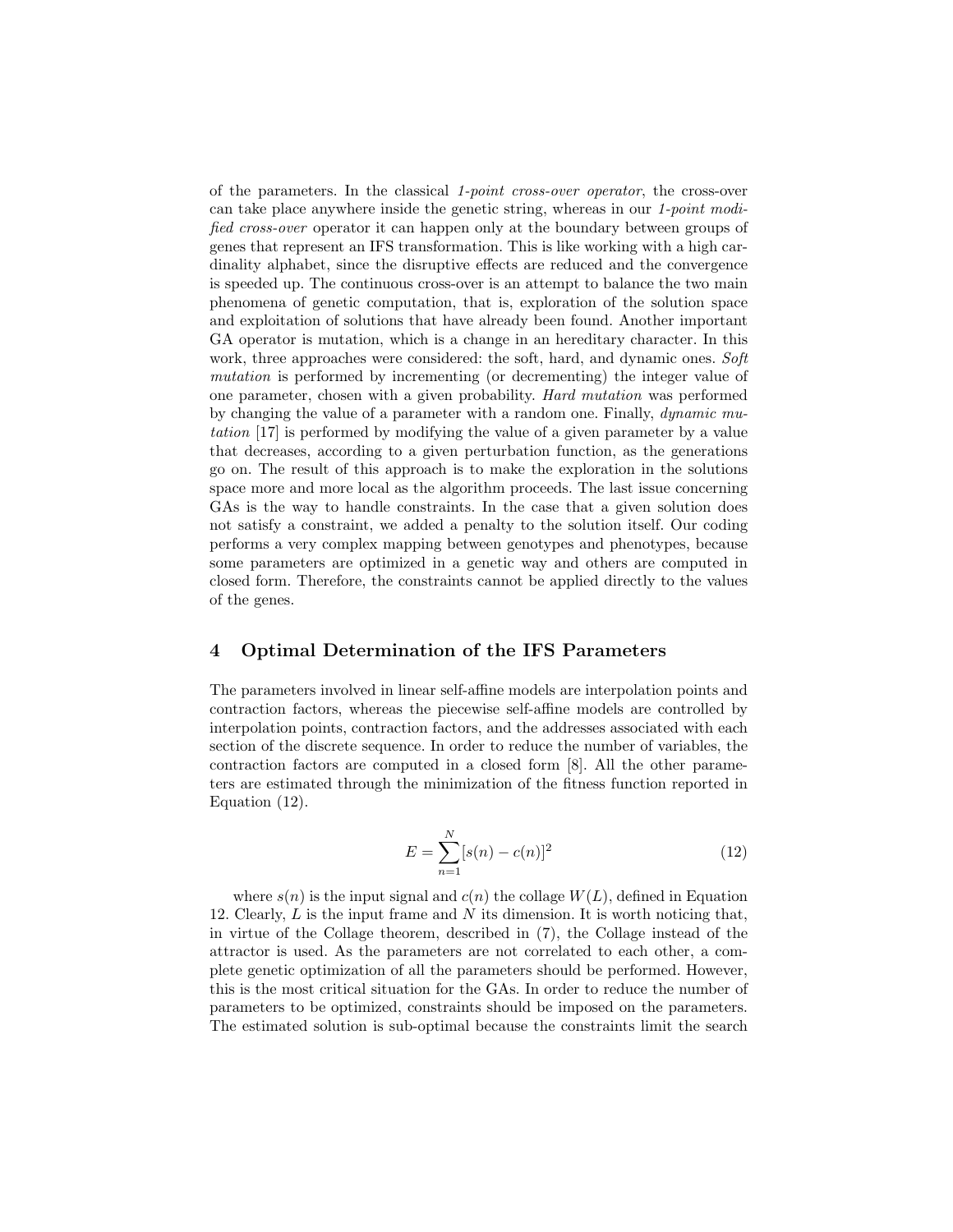space. In order to solve the minimization problem described in Equation 12, algorithms have been developed [8] that perform an exhaustive search over the solution space, although they are subject to a number of constraints that keep the complexity low. For an exhaustive algorithm to be computationally affordable, the constraints on the search space must be quite heavy. for example, the algorithm described in [8] explores only 32 out of  $1.32E^36$  possible points (in the hypothesis of eight interpolation sections and four address intervals, with eight bit parameters). The introduction of GAs allows us to relax the constraints keeping the computational time sufficiently low. In conclusion, depending on what parameters are included in the optimization process and on the type of constraints, a number of sub-optimal solutions can be obtained. Each solution is therefore a trade-off between required computational power and performances. For example, if the interpolation points are distributed in some known way and we want to determine the optimum  $d_{i^s}$  and address positions  $(\tilde{x}_i^1, \tilde{x}_i^2)$ , the chromosome must be set as reported in Equation 13.

$$
\{d_0, \tilde{x}_0^1, \tilde{x}_0^2, \dots, d_n, \tilde{x}_n^1, \tilde{x}_n^2,\tag{13}
$$

Then the genetic algorithm described in Section 3 is used to minimize Equation 12.

In the following, we describe the tuning of the GAs used for the optimal determination of IFS parameters, that is, the optimal setup for coding, selection, mutation, and cross-over. Several experiments are performed to obtain the optimum set-up. Data for experiments is obtained for two class of signals, namely speech and electroencephalography signals. Speech data is extracted from the Artic speech dataset from CMU [18] and electroencephalography data is extracted from the KDD Archive from UC at Irvine, Ca., [19]. Speech data in Artic is sampled at 16 KHz. The signal is divided in 18.75 ms frames or 300 samples long. On the other hand, electroencephalography data is sampled at 256 Hz and the signal is divided in 400 ms frames or 102 samples. One hundred of speech sentences from Artic and one hundred of electroencephalography measurements from the KDD Archive are selected and the results are averaged among them. In Fig. 1 the convergence behaviour is shown. Three selection procedures roulette wheel, modified roulette wheel, and local selection are reported in this figure.

The best selection turns out to be the local selection, in terms of better convergence with smaller difference between minimum and average values. We have implemented and tested a number of variants of the classical genetic algorithm, including non binary coding and cross-over. Fig. 2 reports the average value of the population versus cross-over probability, showing different kinds of cross-over procedures.

The procedure that achieves the lowest values is a variant of the classical 1-point cross-over procedure, namely the 1-point modified operator, with a probability of 90%. Finally, we also tested several mutation operators. In Fig. 3 the average value of the population versus mutation rate for dynamic and hard mutation is shown.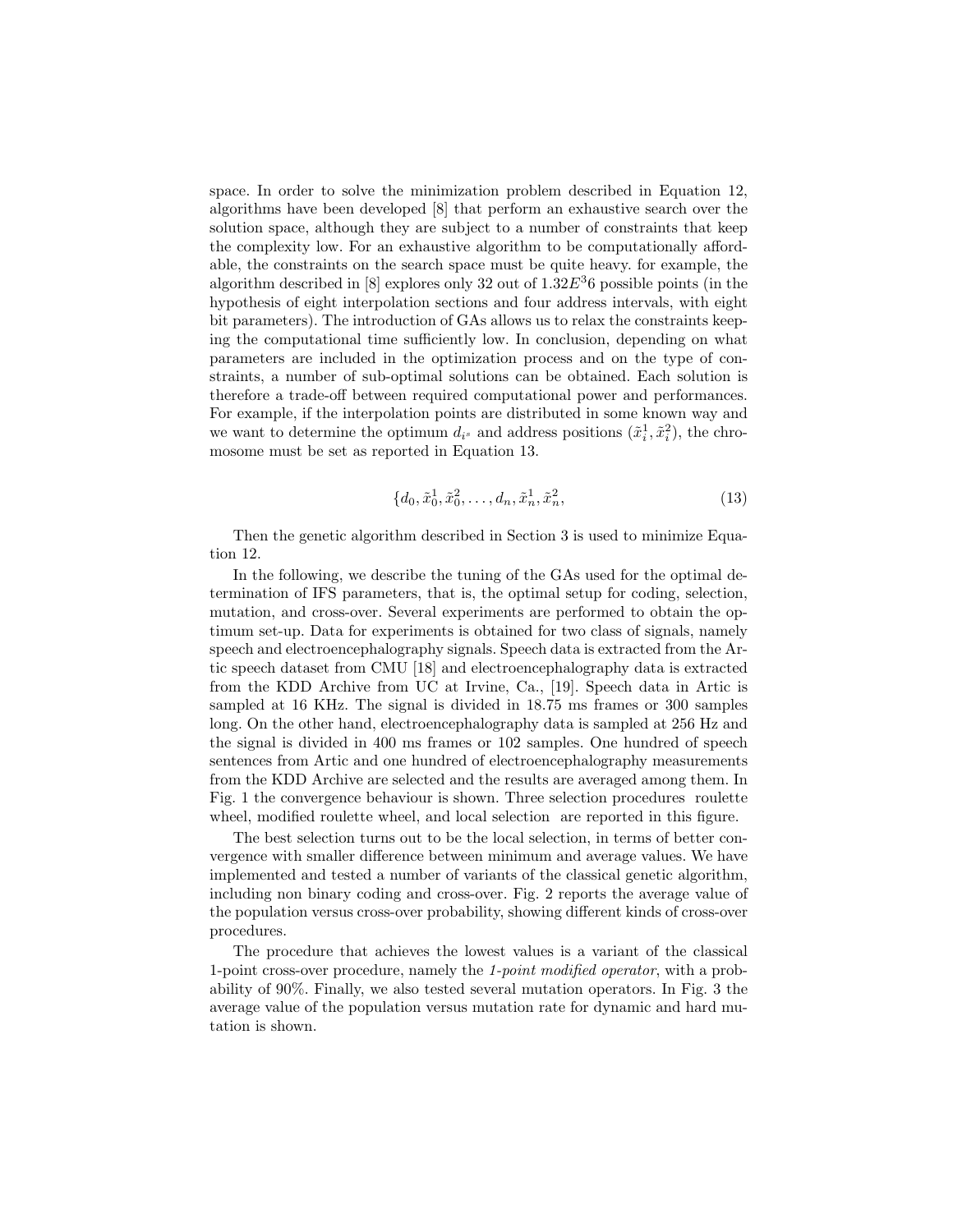

Fig. 1. Average value of the population for the three selection operators as in the figure.



Fig. 2. Average value of the population for the three cross-over operators as in the figure.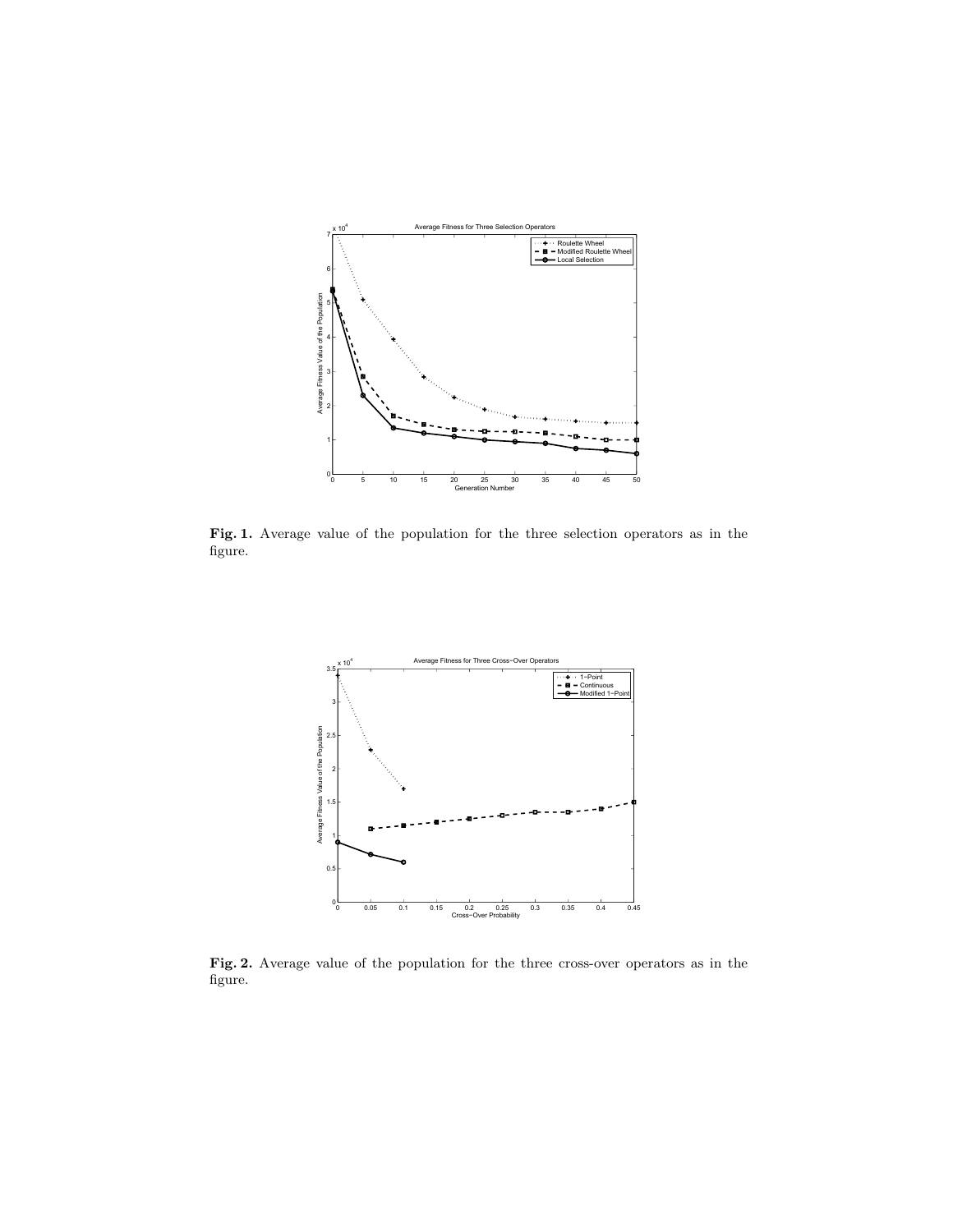

Fig. 3. Average value of the population for the three mutation operators as in the figure.

The best operator we found is a dynamical mutation at a 1/100 rate, where the amount by which a "gene" is changed is a function of time, starting with higher values at the beginnning of the elaboration and decreasing towards the end.

## 5 Experimental Results

Experimental results are obtained with the same data described before. The segmental SNR is defined as shown in Equation (14).

$$
Segmental \ SNR = \frac{10}{M} \sum_{m=0}^{M-1} \log \frac{\sum_{n=N \cdot n}^{N \cdot n+N-1} x^2(n)}{sum_{n=N \cdot n}^{N \cdot n+N-1} [x(n) - \hat{x}(n))]^2}
$$
(14)

where  $x(n)$  is the original signals and  $\hat{x}(n)$  is the attractor of the IFS estimated from the original signal by means of genetic optimization. In section 4 the design of the GAs for the determination of the fractal models parameters (local selection, modified one-point cross-over with a 90% probability, dynamic mutation with 1/100 rate) has been made through experimental measurements. We first implemented the linear self-affine fractal interpolation with genetic optimization of the interpolation nodes (called method 1 in the following). For comparison purposes, moreover, the suboptimal procedure described in [4] and called the  $Mazel/Hayes$  method has been implemented. In summary, we implemented the following versions of the piecewise self-affine fractal interpolation:

– method 1: linear self-affine fractal interpolation with genetic optimization of the interpolation nodes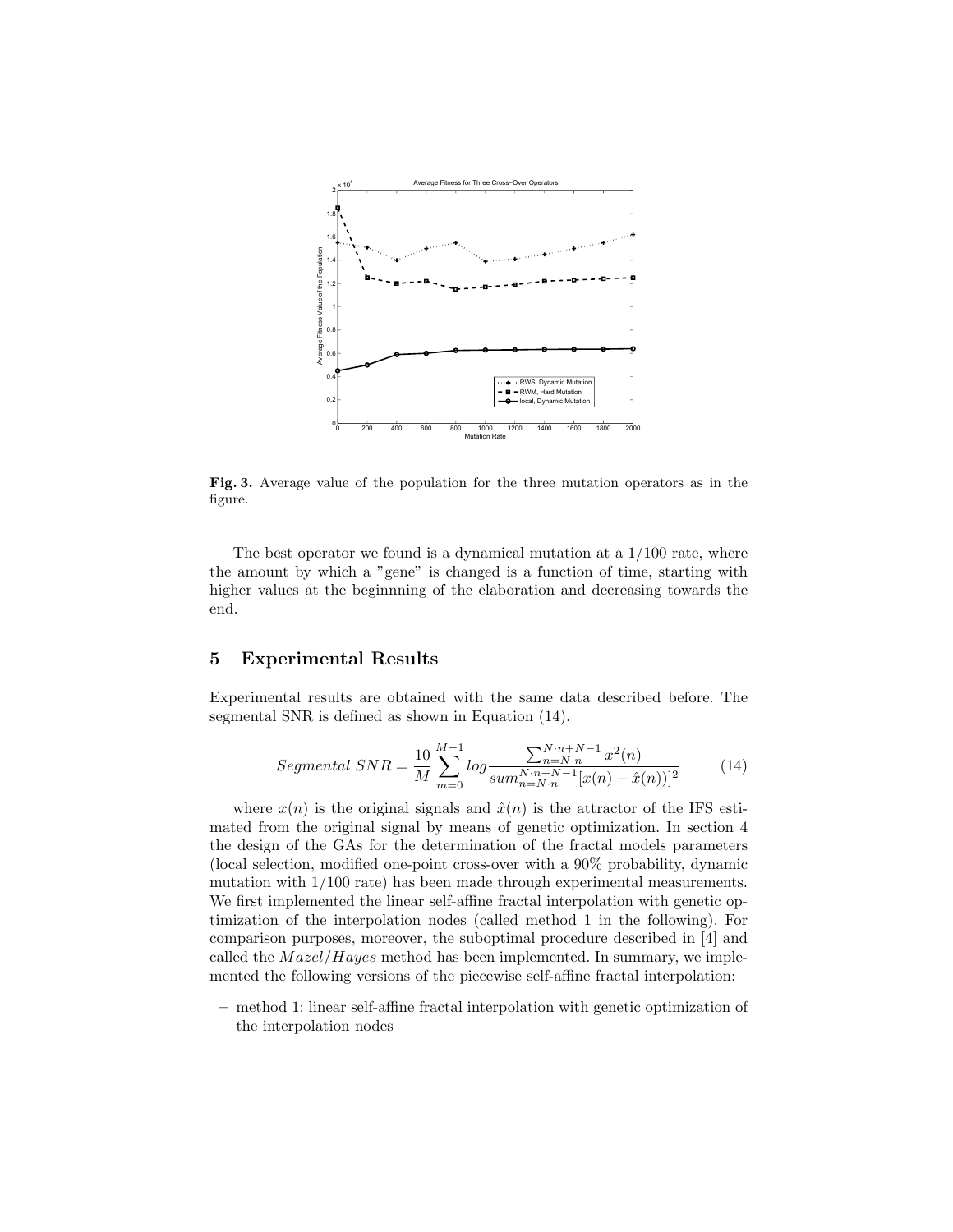- method 2: uniformly distributed interpolation nodes and genetic optimization of the addresses
- method 3: complete genetic optimization of the interpolation nodes and of the addresses
- method 4: uniformly distributed addresses and genetic optimization of the interpolation nodes
- method 5:uniformly distributed addresses and inter-polation nodes, with optimization of the indexing be-tween interpolation sections and addresses
- method 6: genetic optimization of the interpolation nodes and of the indexing between interpolation sections and addresses. The addresses correspond to the interpolation nodes.

Fig. 4 reports the average segmental SNR versus the number of IFS transformations for each of the above methods, and Fig. 5 shows the relative computational complexity of the described methods.



Fig. 4. Segmental SNR versus the number of IFS transformations for each method.

Let's make some considerations on Fig. 4 and Fig. 5. Methods 1 and 5 are worst in terms of SNR performance, as method 1 is not suitable for modelling sequences that are not self-similar, and method 5's constraints limit the search space too much. On the other hand, methods 2 and 4 behave quite similarly, suggesting that their setup is equivalent. The efficient  $Hayes/Mazel$  method, described in [8], though better than methods 1 and 5, gives worse performances than all the other methods. Moreover, method 3, which is a complete genetic optimization of the parameters, seldom gives very high results, supporting the conclusion that convergence, in this case, is quite difficult to reach. In any case, Fig. 5 shows that method 3 is the most expensive piecewise method in terms of required computational power. In summary, comparing the different methods,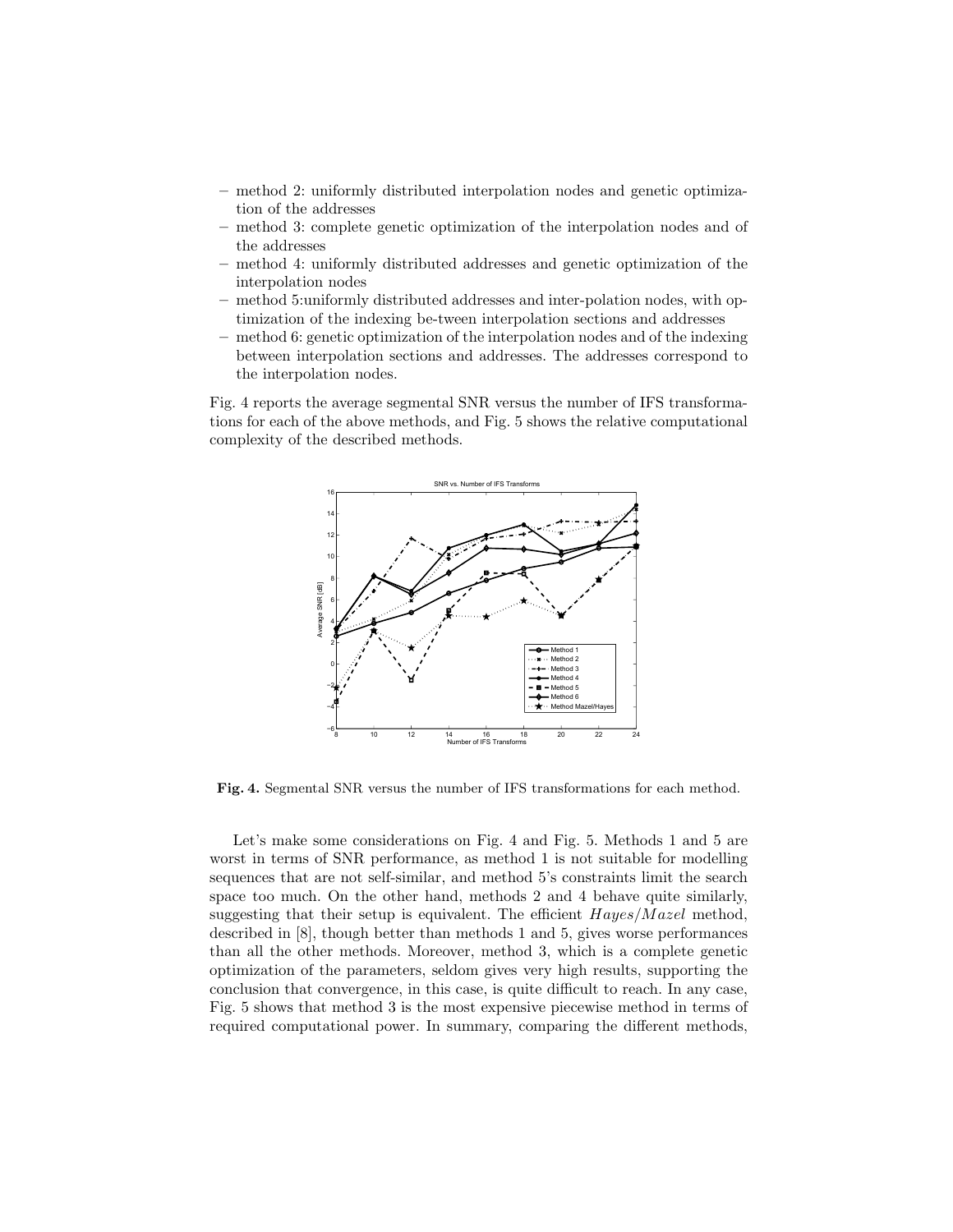

Fig. 5. Normalized execution time for each method.

method 6 offers high performances without requiring too much computation, and thus it represents the best tradeoff between SNR, compression ratio, and computational complexity. We then used method 6 to model the data sequences.

The first results concern the modelling of speech. In Fig. 6 a speech sentence from the Artic database is reported. The signal is divided into frames which are separatly modelled with IFS.



Fig. 6. Waveform of one speech sentence.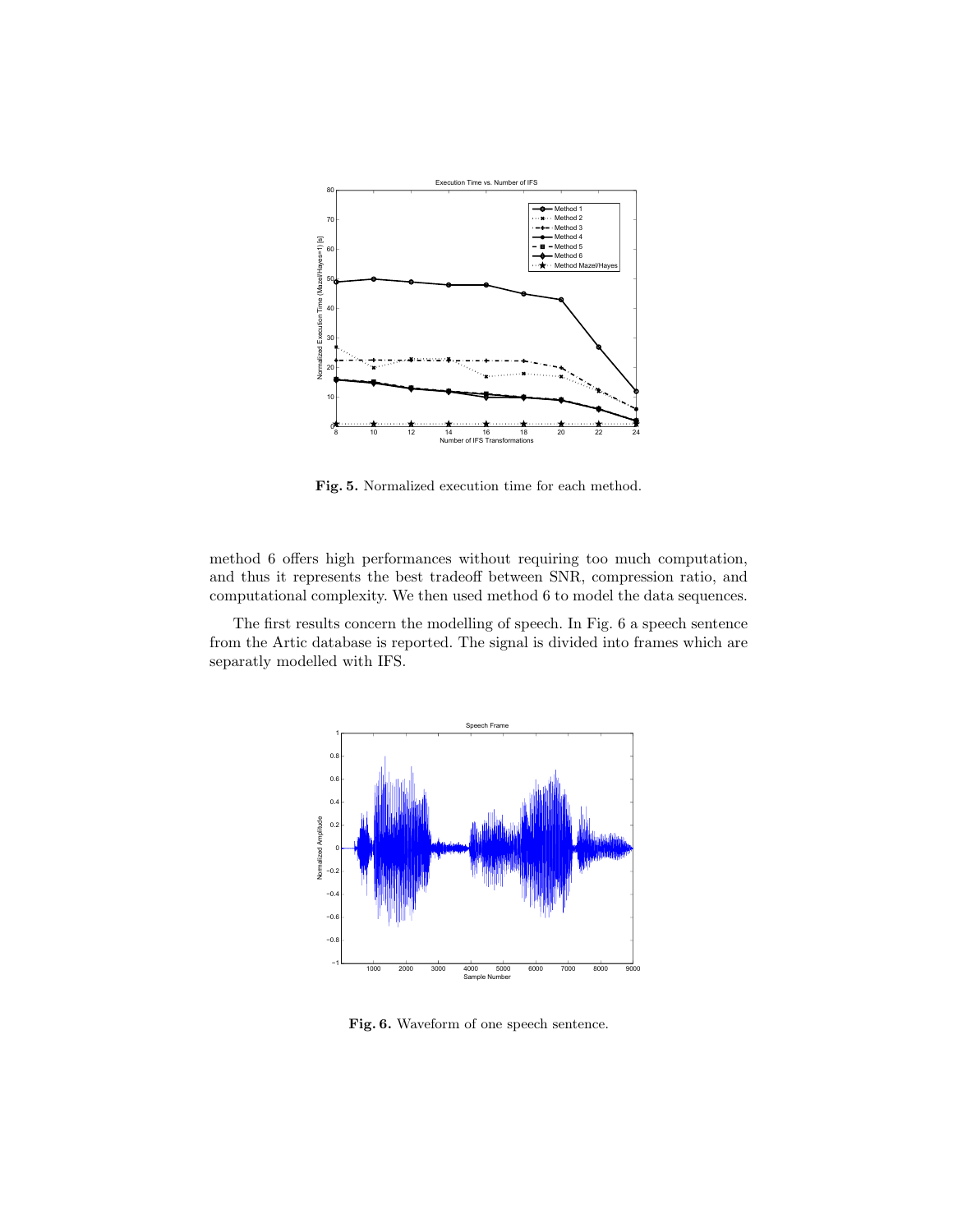The quality of IFS modeling is shown by reconstruction the original signal and comparing the two. In this example, 24 IFS maps for each frame were used. The segmental SNR (frame by frame) computed according to Equation 14 is reported in Fig. 7.



Fig. 7. Segmental SNR of the speech sencence reported in Fig.6

Piecewise fractal model is then applied to a Electroencephalography (EEG) signals [20], which is a measure of the electrical activity of the brain. Using method 6 with 16 IFS transformations per 102 samples frame and 30 generations, we obtained an average SNR, among all the extracted recordings, of about 19 dB. The waveform of a section of an Electroencephalographc recording from one channel is reported in Fig. 8.



Fig. 8. Waveform of an Electroencephalographic signal extracted from the KDD dataset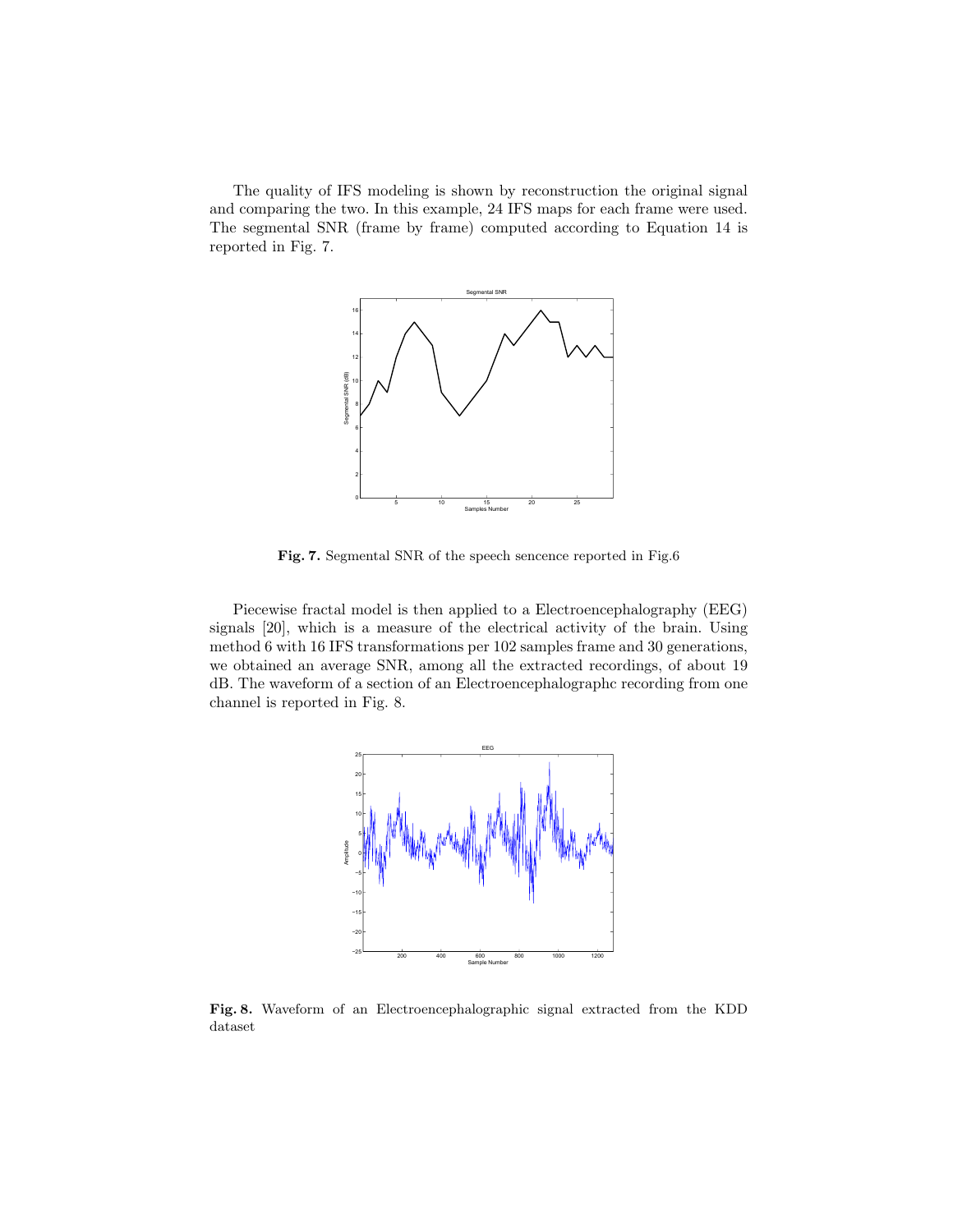Fig. 9 shows the frame-by-frame SNR results related to an analysis of an EEG signal. With the same parameters as before, that is, 16 IFS for each frame and 102 samples per frame, we obtained an average SNR of about 26 dB.



Fig. 9. Segmental SNR of the signal reported in Fig.8.

#### 6 Final Remarks and Conclusions

We have described an optimization approach to the determination of fractal models of speech and electroencephalography signals. Very good Segmental SNR results were obtained by estimating the IFS fractal models with genetic algorithms. It is worth noting that the SNR results depend on how much the signals possess fractal properties. This can be measured by computed the fractal dimension of the signals. There are several different definitions of fractal dimension [16, 21]. In speech signals the fractal dimension depends on the phoneme type. The values of fractal dimension can range normally from 1.2 to 1.6 for vowels and from 1.6 to 1.8 for consonants [16]. For electroencephalography signals the values of fractal dimension can range normally from 1.7 to 1.9 depending on the pathological conditions of the subject [22]. Our electroencephalography data is related to alcoholic subjects and thus the fractal dimension is expected to be high. Turning to the Segmental SNR reported in Figure ??, ??, this is the reason why the values of SNR are higher for the electroencephalography data then speech data we considered.

A number of constraints on the search space were explored and the best tradeoff are experimentally defined. The proposed method gives much higher SNR performaces than suboptimal techniques. On the other hand, even if suboptimal approaches are the most efficient, the proposed method requires the same order of computational effort as the number of IFS transformations in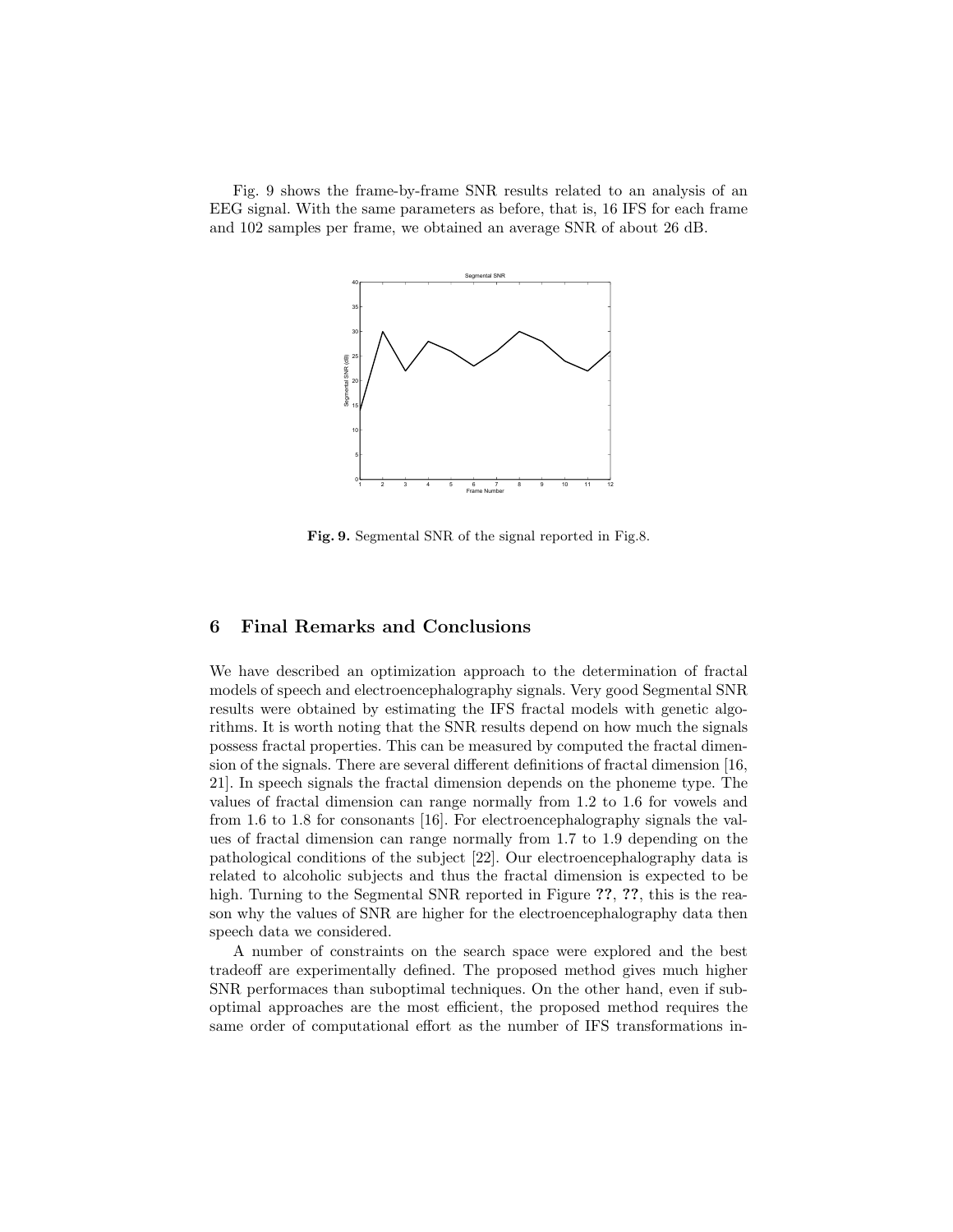creases. The problem of efficient coding of the estimated parameters for storing or ransmission purposes are not considered in this paper.

#### References

- 1. Mandelbrot, B.B.: The Fractal Geometry of Nature. W. H. Freeman and Company (1977)
- 2. Jaros, P., Maslanka, L., Strobin, F.: Algorithms generating images of attractors of generalized iterated function systems. Numerical Algorithms 73(2) (2016) 477–499
- 3. DRAKOPOULOS, V., BOUBOULIS, P., THEODORIDIS, S.: Image compression using affine fractal interpolation on rectangular lattices. Fractals, World Scientific 14 (2006) 1–11
- 4. Akhtar, N., Prasad, M.G.P.: Graph-directed coalescence hidden variable fractal interpolation functions. Applied Mathematics 07 (2016) 1–11
- 5. Abenda, S.: Inverse problem for one-dimensional fractal measures via iterated function systems and the moment method. Inverse Problems  $6(6)$  (1990) 885
- 6. Sarafopoulos, A., Buxton, B.: Resolution of the inverse problem for iterated function systems using evolutionary algorithms. In: IEEE International Conference on Evolutionary Computation, CEC 2006, part of WCCI 2006, Vancouver, BC, Canada, 16-21 July 2006. (2006) 1071–1078
- 7. Dimri, V.P., Srivastava, R.P., Vedanti, N.: Fractal Models in Exploration Geophysics, Volume 41: Applications to Hydrocarbon Reservoirs - Handbook of Geophysical Exploration Seismic Exploration. 1st edn. Elsevier Science, San Diego, USA (2012)
- 8. Mazel, D.S., Hayes, M.H.: Using iterated function systems to model discrete sequences. IEEE Trans. Signal Processing 40(7) (1992) 1724–1734
- 9. López, N., Rabanal, P., Rodríguez, I., Rubio, F.: A formal method for parallel genetic algorithms1 . In: Proceedings of the International Conference on Computational Science, ICCS 2015, Computational Science at the Gates of Nature, Reykjavík, Iceland, 1-3 June, 2015, 2014. (2015) 2698-2702
- 10. Arutyunov, A.V., Vartapetov, S.A., Zhukovskiy, S.E.: Some properties and applications of the hausdorff distance. J. Optimization Theory and Applications 171(2) (2016) 527–535
- 11. Barnsley, M.F.: Fractals everywhere. Academic Press (1988)
- 12. Honda, H., Haseyama, M., Kitajima, H., Matsumoto, S.: Extension of the collage theorem. In: Proceedings 1997 International Conference on Image Processing, ICIP '97, Santa Barbara, California, USA, October 26-29, 1997. (1997) 306–309
- 13. Øien, G.E., Baharav, Z., Lepsøy, S., Karnin, E.D.: A new improved collage theorem with applications to multiresolution fractal image coding. In: Proceedings of ICASSP '94: IEEE International Conference on Acoustics, Speech and Signal Processing, Adelaide, South Australia, Australia, April 19-22, 1994. (1994) 565–568
- 14. Wadströmer, N.: An automatization of barnsley's algorithm for the inverse problem of iterated function systems. IEEE Trans. Image Processing 12(11) (2003) 1388– 1397
- 15. Goldberg, D.E.: Genetic Algorithms in Search Optimization and Machine Learning. Addison-Wesley (1989)
- 16. Maragos, P., Potamianos, A.: Fractal dimensions of speech sounds: Computation and application to automatic speech recognitiona. J. Acoust. Soc. Am. 105 (3), March 1999 105(3) (1999) 1925–1932